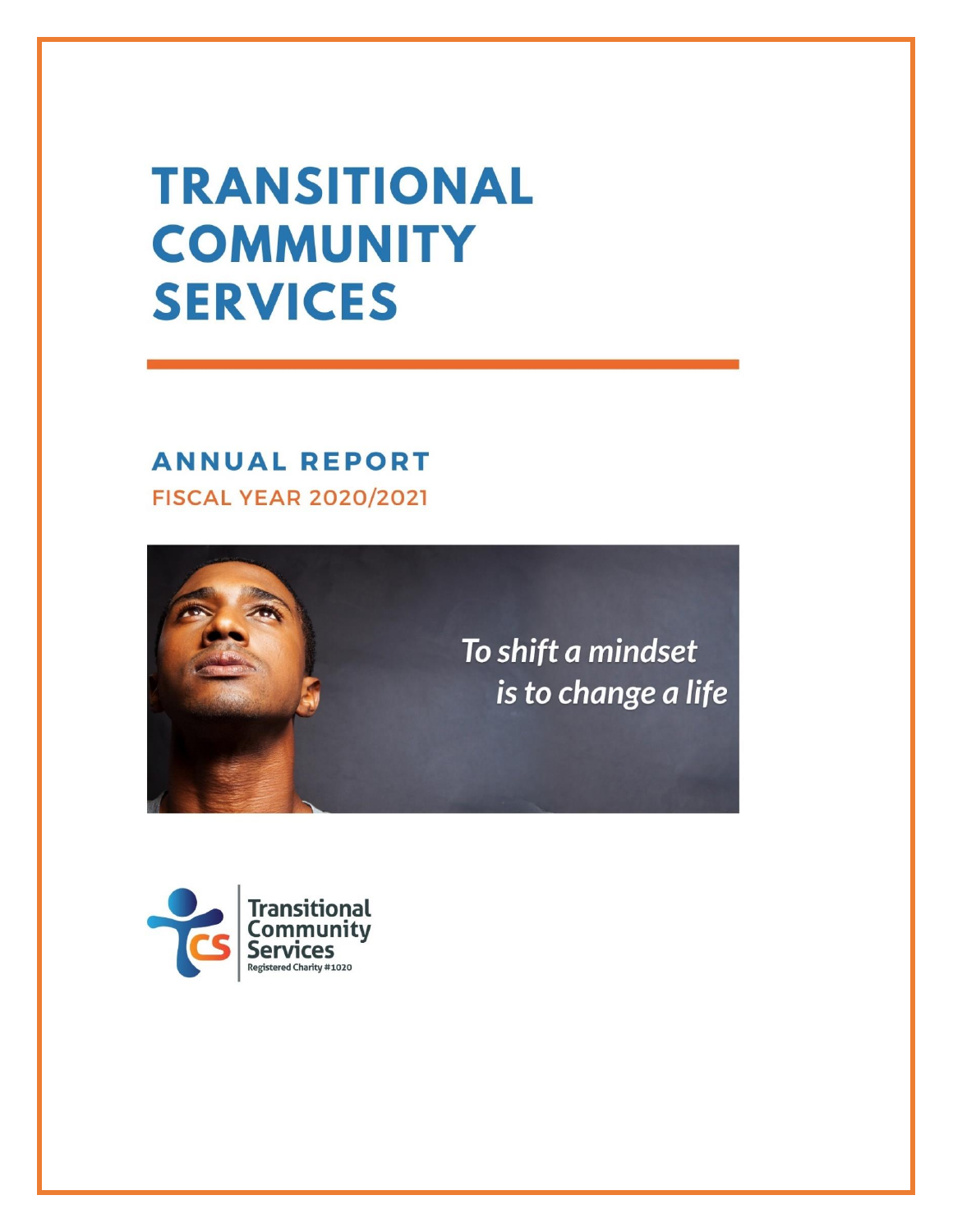### **Chairperson Statement**



It has been an incredible year for Transitional Community Services (TCS), and a notable honor working at the helm of a new local charity that is impacting lives for the better, in our island, already!

TCS was birthed from the vision of founder and Executive Director (ED), Dr. Tiffanne Thomas, who has a sincere desire to address a noticeable gap in servicesto support at risk men in Bermuda age 18-34, for the betterment of our nation. A vision that has the foresight of a healed and restored Bermuda when this sector of the community is given the opportunity to thrive in spite of past circumstance. A vision I now share and have truly grown to esteem and appreciate.

Launching a new nonprofit during a global pandemic has its challenges. However, this year has reminded me that when you have a dynamic team with a common goal to succeed no matter what, we truly can be "overcomers". This is a significant revelation as it is synonymous with the intent of those members who join TCS for

supportive services and is equally reflective of the intent of our mission  $-$  "to shift a mindset is to change a life."

Dr. Thomas had the pleasure of selecting and assembling a diversely experienced Board team which shared the desire to actively support her vision, and I had the honor of being selected. From our first Board meeting in October 2020, I knew that TCS was on its way to being wellestablished as a valuable asset to the Bermuda community. We were most fortunate to have Board members who, although varied in levels of expertise and experience, shared a heart for the betterment of Bermuda. After making acquaintances, the TCS Board began the year laying the foundation for good governance and weaving a strategic fabric that sufficiently supports the organizational needs of TCS. In January 2021 we began laying our strategic structure through two weekend strategic planning sessions hosted by Dr. Crystal Clay of Olive Branch Consulting. Through these thinktank discussions we reaffirmed our shared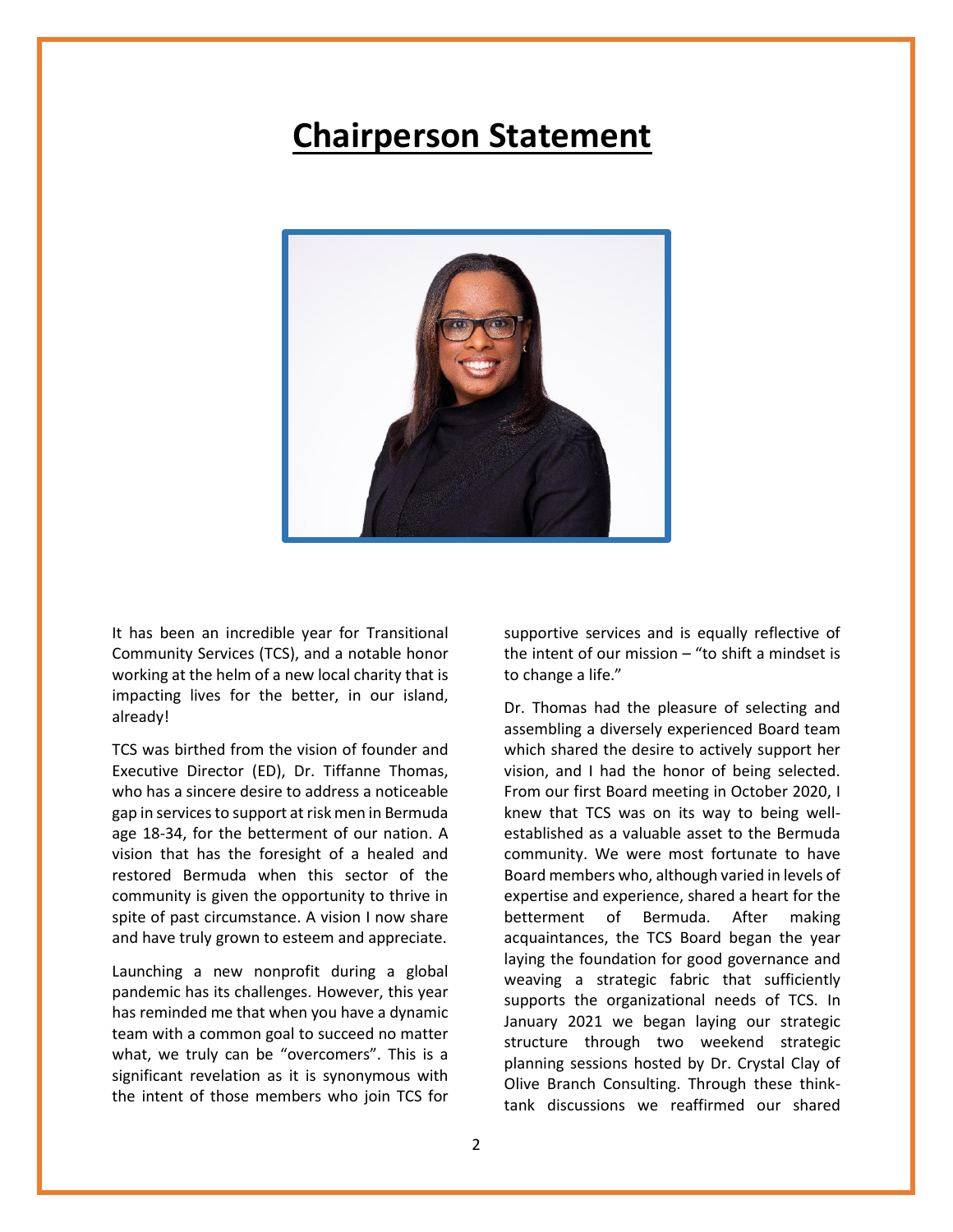commitment to make a tangible difference in the lives of at-risk young adult black males and in turn our society, and we also gathered the insight needed to draft and publish our first strategic plan to support TCS's overall goals and mission. During this process, it was determined that our strategic plan would be supported by the following four sub-committees: (i) Governance and Risk; (ii) Fund Development and Marketing; (iii) Finance and (iv) Program Outcomes. Board members joined subcommittee(s) to create action plans for each committee for the year ahead. The working Board continued to meet monthly, until our summer break, from July through September, to actively lay the strategic foundation of TCS. Board meetings continued into the Fall with the decision to meet quarterly and more frequently at a sub-committee level, to actively work through strategic tasks.

Much joy and excitement was realized by the Board when on February 8<sup>th</sup>, 2021 TCS officially opened our doors for service. Headed by Dr. Thomas, we were blessed to see TCS initially staffed with five full-time employees. This was inclusive of three male leadership coaches, which was understood to be unprecedented in this sector, and a Program Resource Manager. All staff were initially trained by our ED with the support of Ms. Maya Kennedy, overseas consultant working for Catalyst Consulting. Ms. Kennedy continues to support Dr. Thomas and her team in executing TCS's program-related goals and objectives. A sincere thank you to Ms. Kennedy on behalf of the Board for her contributions to the ongoing success of TCS organizationally.

Continuing to acquaint and reacquaint TCS to the general public, the corporate sector, esteemed members of the community, relevant governmental departments and leaders as well as other industry partners remains a key objective for TCS to be established as a known local charity that strives to make a meaningful contribution to the Bermuda community. It is to this end that we are tremendously grateful to all our initial donors who trusted TCS in its infancy;

in a climate where the impacts of a global pandemic created new fundraising challenges. Thank you, thank you, thank you, from the bottom of my heart for choosing to partner with us in our first year. Your giving is a testament to your shared belief that TCS is both necessary to Bermuda and sufficiently skilled to succeed. We trust that you understand that without your faith in the TCS team through your financial support we could not meet this most important mandate. Collectively, the TCS Board join with you and future donors in donating to the mission of TCS.

As we look to the year ahead, I am excited to see what is next for TCS. I have seen TCS grow from strength to strength over just a few months of operation. We have seen the tangible success of TCS members through Dr. Thomas' ED reports that shared statistical evidence and member testimonials. I know that we are just getting started, and as TCS actively changes one mindset at a time, Bermuda will benefit from a healthier, restored community. It is an honor and a privilege to be a part of this mission. Cheers to the road ahead!

In closing, I would like to take this opportunity to first thank Dr. Thomas for her willingness to step out in faith and launch her vision of establishing TCS. It has been a distinct pleasure working with you at the helm. In addition, I extend an immense thank you to all TCS Board members (past and current) for entrusting me to lead them in the strategic matters of TCS. Your unwavering support throughout this year to work on setting a strategic foundation for TCS has been amazing; thank you! A huge thanks again to all our donors past, present and future; with your support TCS is able to actualize our mission. An incredible note of thanks to Dr. Thomas and her team for all of their hard work in establishing TCS to become a charitable organization that strives to make a concerted difference in the betterment of the lives of at risk young adult black males in Bermuda. A final and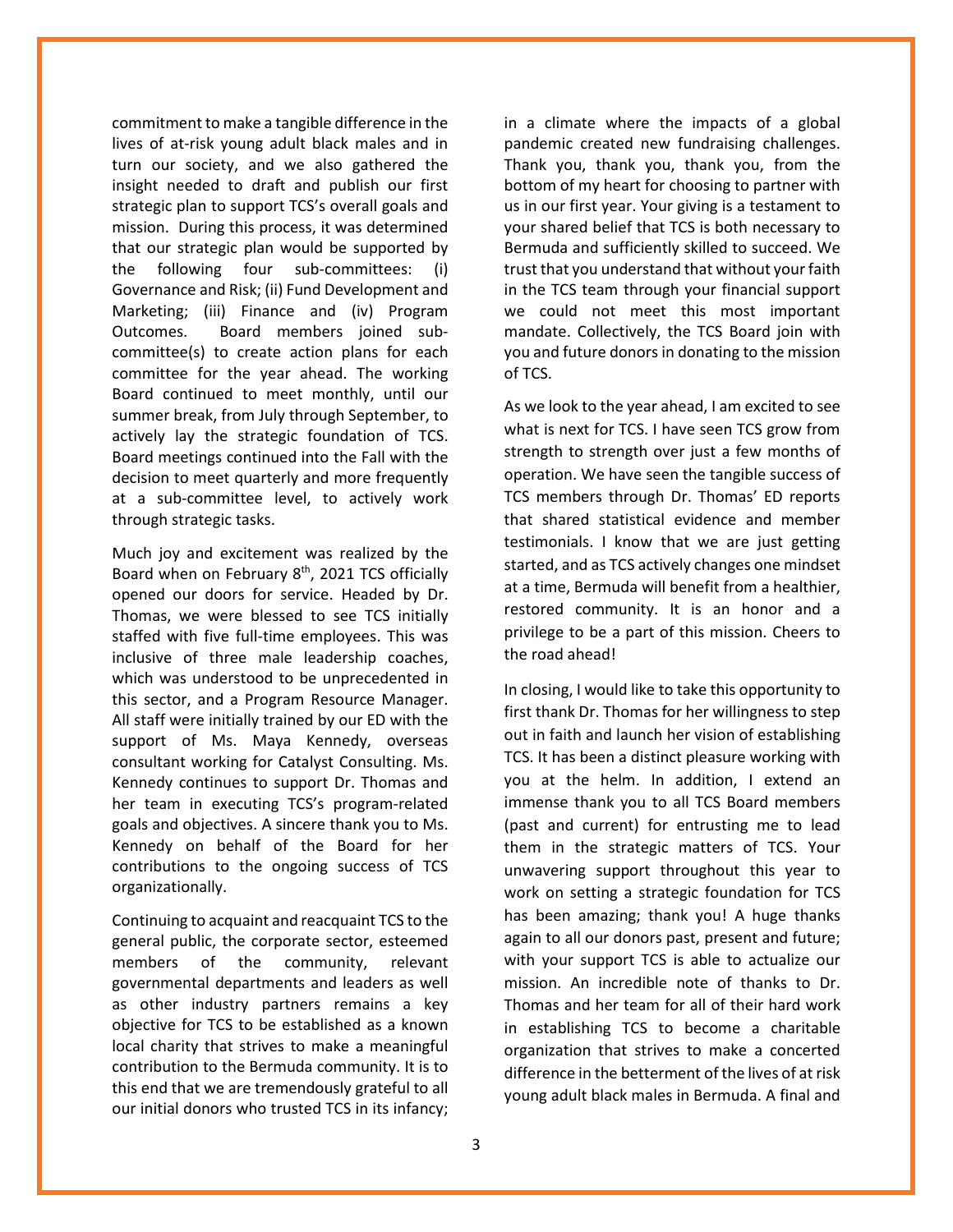special note of thanks to Catalyst Consulting for partnering with TCS in board and program development. In particular, I am personally

grateful for the chair coaching support received from Managing Director of Catalyst, Ms. Martha Dismont, MBE, J.P.

Submitted

Wendy King Chairperson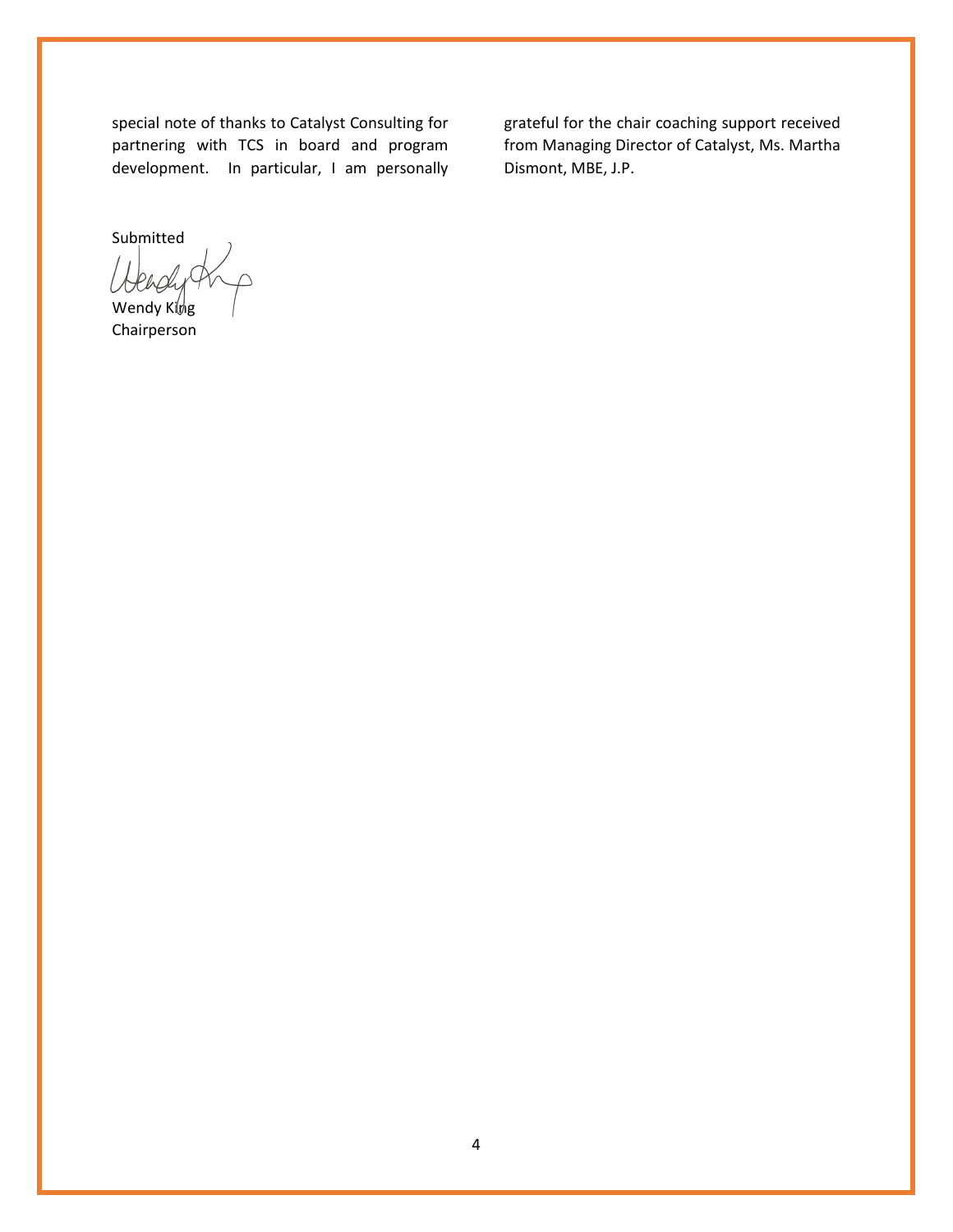### **Executive Director's Statement**



The significance associated with the 'first' cannot be ignored. In preparation for our Annual General Meeting, I have spent time in reflection on our first year. This notion of the 'first' has rested on me.

On February 8, 2021, we launched our Community Bridge Builders program. What began as a concept was finally being unveiled. It was akin to giving birth to a baby, and finally feeling comfortable and confident enough to allow others to see, hold, and even watch your baby.

As I reflect on our first year, I am humbled and eternally grateful for the Transitional Community Services (TCS) Board. I extend my thanks to each Board Member who has individually, and thus collectively embraced the vision for TCS. Each Board Member has his or her own reasons for accepting the call to serve, and has supported TCS without reservation. Thank you for your trust.

When I consider the journey that I embarked upon to get to this place, I marvel at the thought that TCS began as a seed, born out of a genuine desire to address an obvious need. Once that seed was planted it began to spring forth and we are beginning to see the fruits of our labor.

I extend my gratitude to Mrs. Martha Dismont, Managing Director of Catalyst Consulting Ltd., and her team. Through the support of Catalyst Consulting Ltd, TCS has been able to develop a foundation for a solid organization. Additionally, we have spent many hours developing and refining our Community Bridge Builders program. Our Community Bridge Builders program represents the first of what we know will be many programs facilitated through TCS.

It is often said that many do not do impactful things for fear of the work involved. Whilst this may be true, the equal is true; from a place of fear and uncertainty, incredible developments can emerge. This has truly been a journey of faith.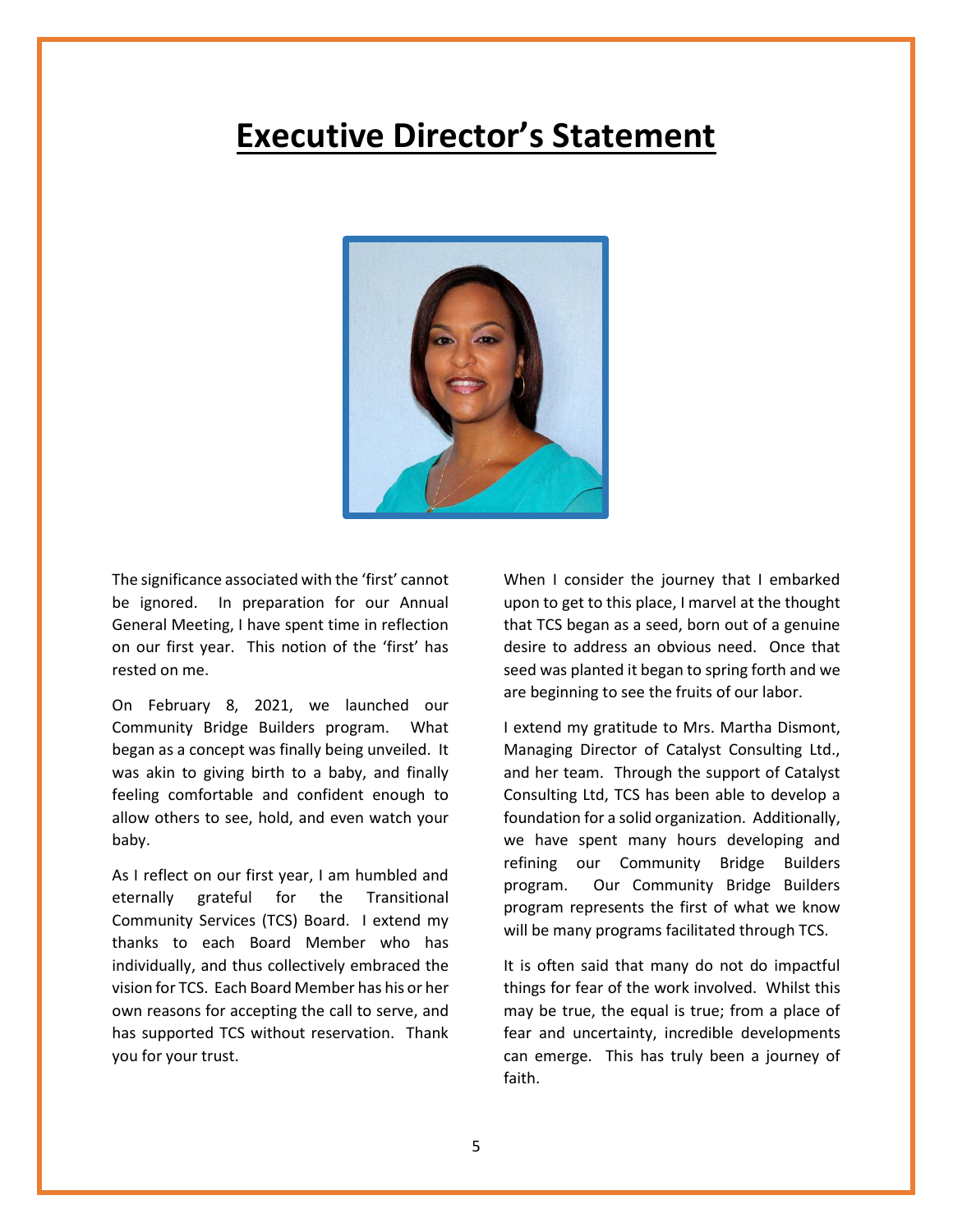There were many times during our development stage that I questioned if I made the right decision, and each and every time, despite the challenges that I was experiencing the answer continued to be 'yes'. This realization is profound because each man who is a part of TCS has given us, and himself a 'yes'. Through my own process of developing this organization I continued to say 'yes' to TCS. I will continue to say 'yes' to TCS for as long as I am able.

The men who we have been honored to work with are talented, creative, and have so many dreams and visions for their lives. To be a part of their journeys has been edifying, and I do not take the opportunity lightly.

We truly believe that the men of this community deserve nothing but the best. To that end, I want to acknowledge and celebrate the staff of TCS. Without our talented and committed team, we would not have been able to accomplish the outcomes we have experienced. Thank you to Aruna Dismont (Program Resource Manager), Desmond Crockwell (Leadership Coach), Gavin Smith (Leadership Coach), and Vinu Clay (Operations Manager). Each member of our team plays a pivotal role in ensuring that the men who we partner with experience the successes that they desire.

Submitted

Tiffanne K. Thomas, PhD Executive Director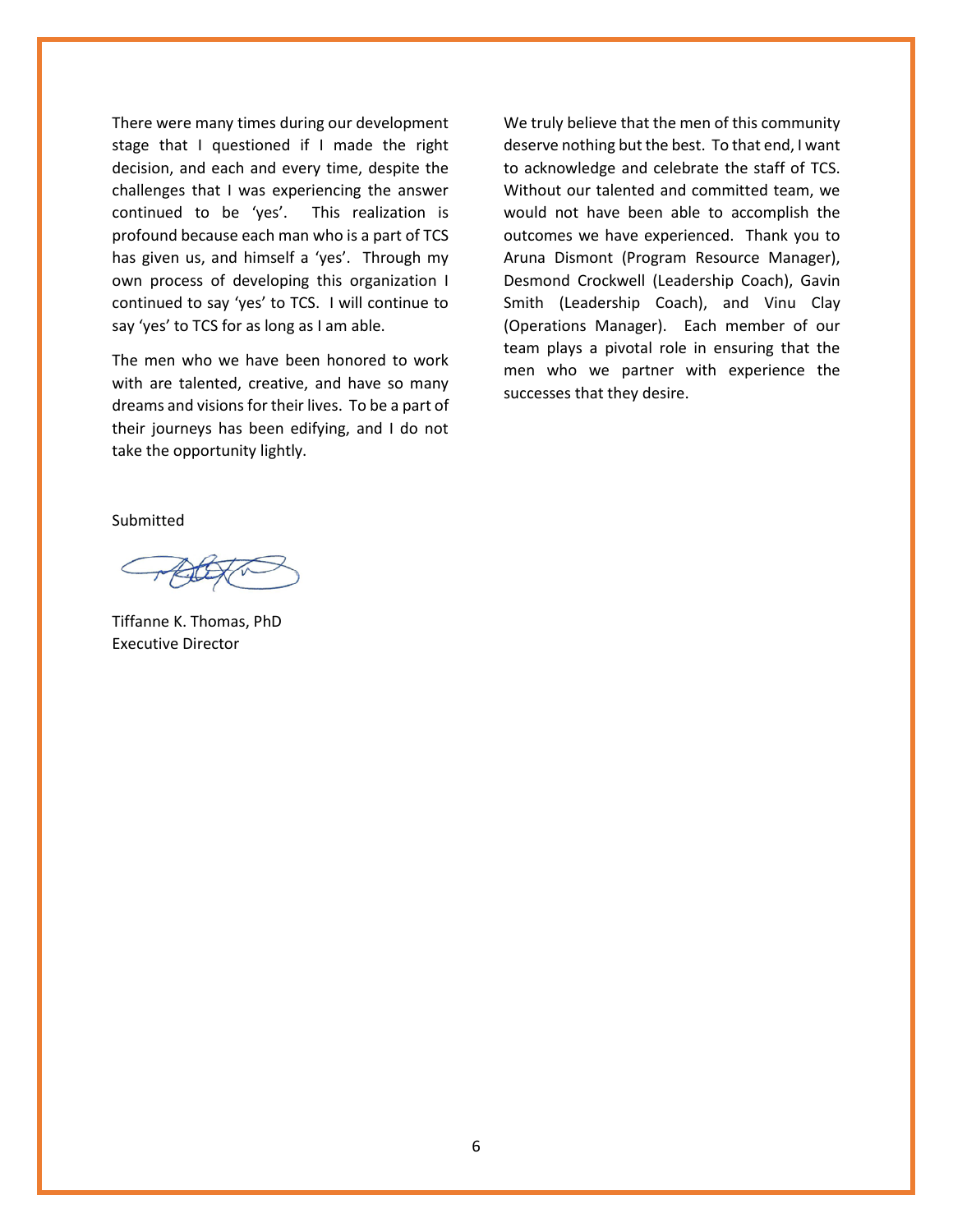# **Treasurer's Report**



#### **Financial Reporting and Audit Fiscal Period Ended May 31, 2021:**

- The finance committee organized the financials to be managed and prepared by Abacus for dayto-day bookkeeping and quarterly/yearly financial reporting.
- Payables and payroll entries organized to be managed by Abacus.
- An effective relationship and utilization with Abacus has permitted the Executive Director to focus her attention more on the fund development aspects of the business while being confident record keeping has been taking place.
- In addition to yearly reporting Abacus will produce quarterly management accounts for review and approval by two members of the Finance Committee. This control is scheduled to take place on completion of the first set of audited financial statements.
- Arthur Morris was selected to be the auditors of TCS after a Board resolution designated them, after considering other alternatives including Deloitte, Mazards Group and PwC. They provided professionalism, experience and were willing to donate the first-year audit fees.

#### **Yearly Budget**

• Yearly budget was performed and reviewed by the Board. The financial reporting for fiscal year ended May 31, 2022 will be used to compare actuals to the budget in the future and have the budget developed for fiscal year 2023.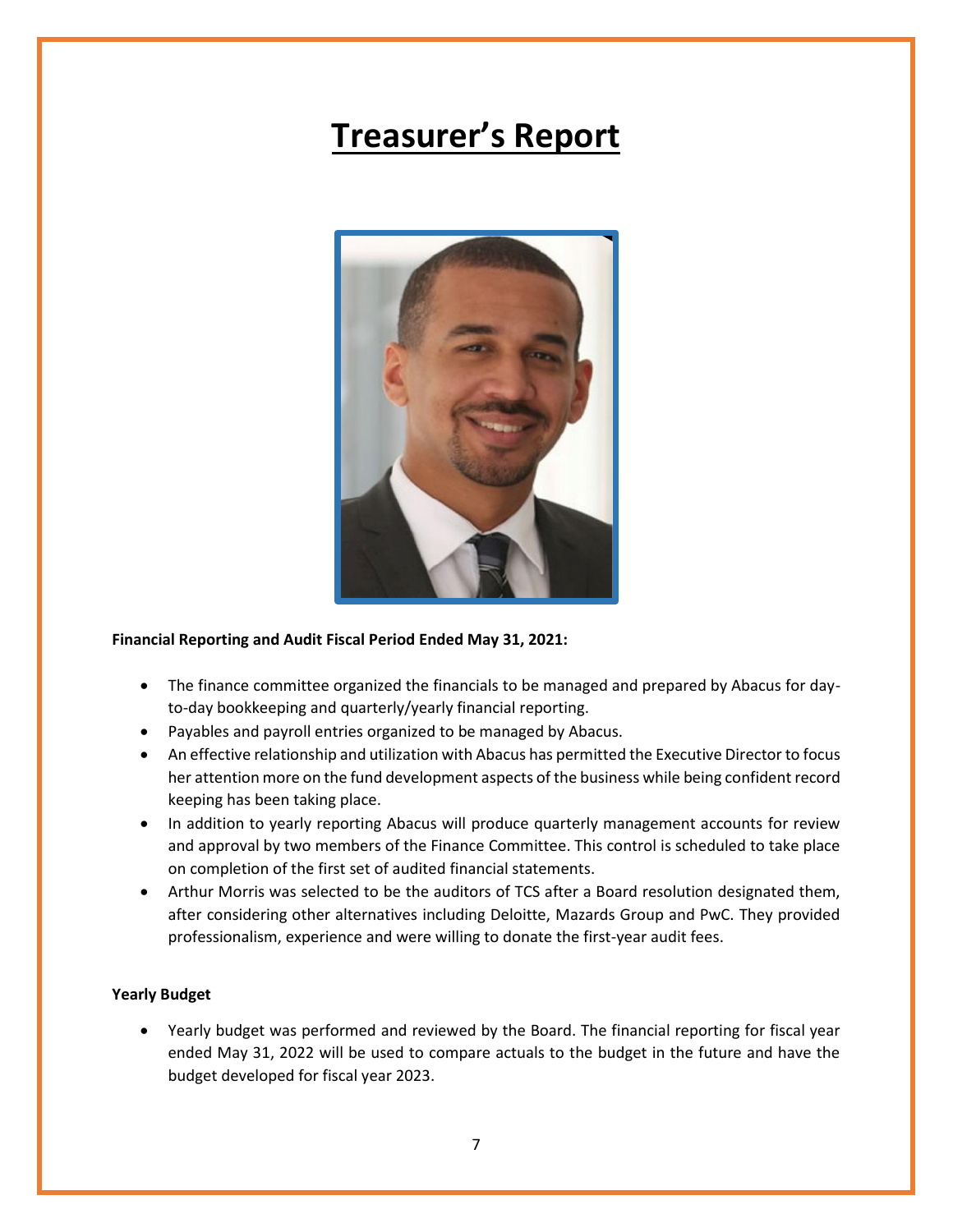#### **Monthly Cashflow Review and Forecasting**

- To manage historic payables and the charity's cash balances the Treasurer has performed hands on review and forecasting analysis along with the Executive Director and another Board member to ensure the charity has the ability to meet all of its obligations.
- There were a number of outstanding payables that have been systemically covered to clear them off the books for the charity so it can have cleanly represented financial statement reporting for the end of the first full fiscal year on May 31, 2022
- Regular quantitative analysis allows the Fund Development Committee to have expectations set for the targets to meet to keep TCS operating.

#### **Polices Developed**

The following policies have been written in draft form and it is anticipated that they would be fully ratified by the Board in fiscal year 2021/2022

- Anti-money laundering policy
- Ethical Fundraising Policy
- Financial Management Policy
- Payments Process

#### **Future Goals and Projects**

- More controls to be established and performed including but not limited to:
	- o Quarterly management account review
	- o Continued monthly bank reconciliations review
	- o Updates and review to the current control documentation

Submitted

Jarryd Ray, CPA, CA

Treasurer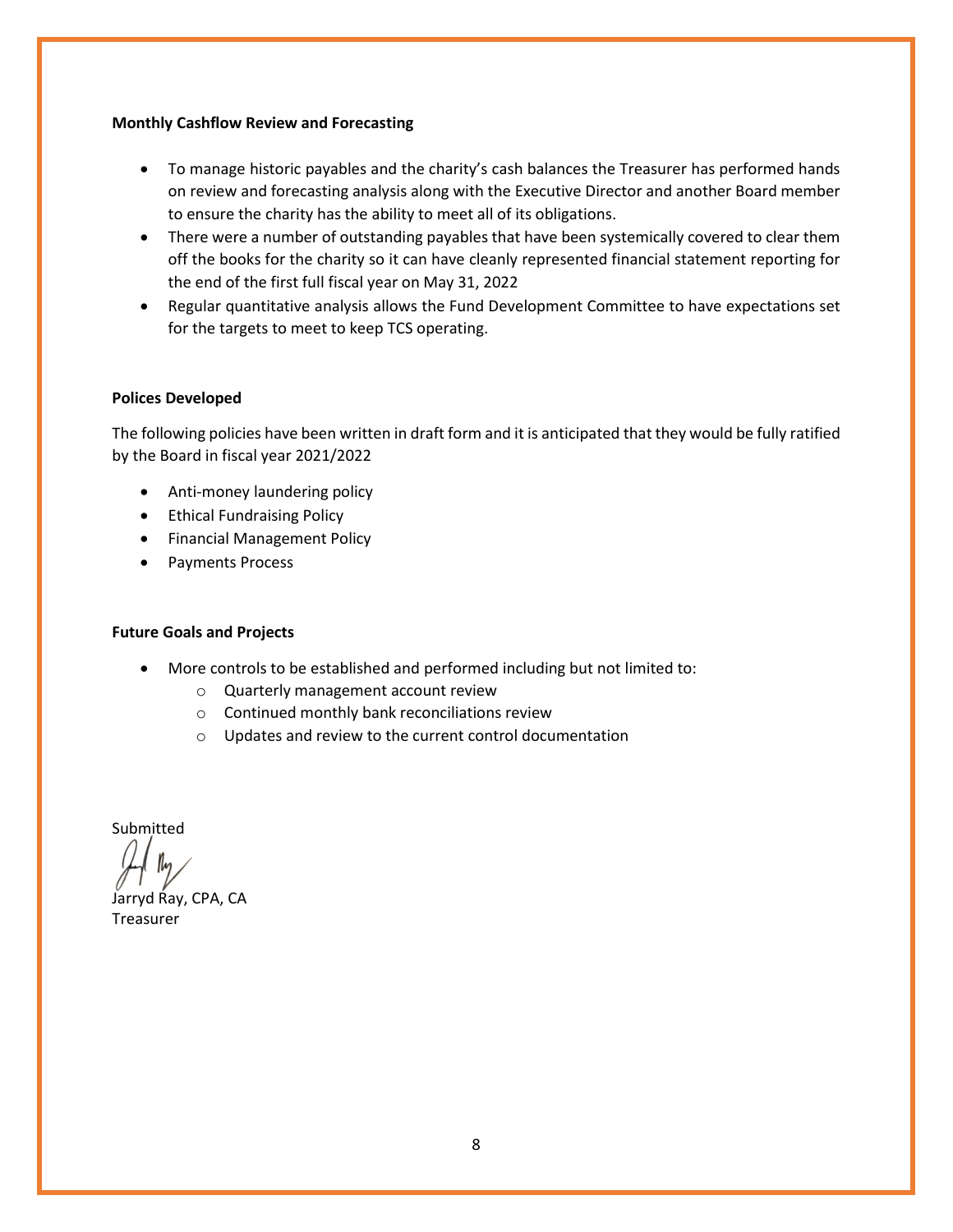# **Fund Development and Marketing Report**

As a new local charity, fund development and marketing were the most important areas of focus for TCS. Covid-19 restrictions brought certain limitations to the traditional mechanisms of fundraising, like the typical tag day or hosting of live fundraising events. However, in spite of such limitations, TCS forged ahead, and were grateful to the many donors who supported us during our first year of operations. When we engaged our initial fund development strategies, it was in the midst of a pandemic, as a new entity, that did not have a reputation or any data to demonstrate impact.

Initial fund development and marketing efforts rested on our ED, Dr. Thomas. She led the way in sharing the mission of TCS through numerous donor engagements including presentations, meetings and delivering donor invitation letters to a variety of corporate entities, notable individuals, other potential organizational partners (including other charitable entities) and relevant Government departments and their Ministers (including the Minster of Labour; the Minister of National Security and the Minister of Social Development and Seniors). Dr. Thomas also applied for a number of suitable grants. Additionally, with the administrative support of Catalyst Consulting, Dr. Thomas created and managed a donor database with a view of reaching out to as many potential donors as possible. Ms. Martha Dismont, Managing Director of Catalyst Consulting also offered strategic support in these areas during the early stages of operations.

In April 2021, the Fund Development and Marketing sub-committee held its first meeting as a means of providing additional support to Dr. Thomas in this space. The committee initially met weekly until the summer break from July through September, after which we met monthly. In May 2021, philanthropic marketing consultant Mrs. Jennifer Burland Adams, of Wavecrest Limited, was brought onboard to directly support our ED in enhancing her fund development and marketing skills and also strategically support the organization in these areas.

| Month/Year        | # of donor requests submitted    |  |  |
|-------------------|----------------------------------|--|--|
| September 2020    | 1 donor request                  |  |  |
| October 2020      | 1 donor request                  |  |  |
| December 2020     | 1 donor request                  |  |  |
| February 2021     | 30 donor requests were submitted |  |  |
| <b>March 2021</b> | 14 donor requests were submitted |  |  |
| May 2021          | 9 donor requests were submitted  |  |  |

#### *Fund Development Efforts for this Fiscal Year*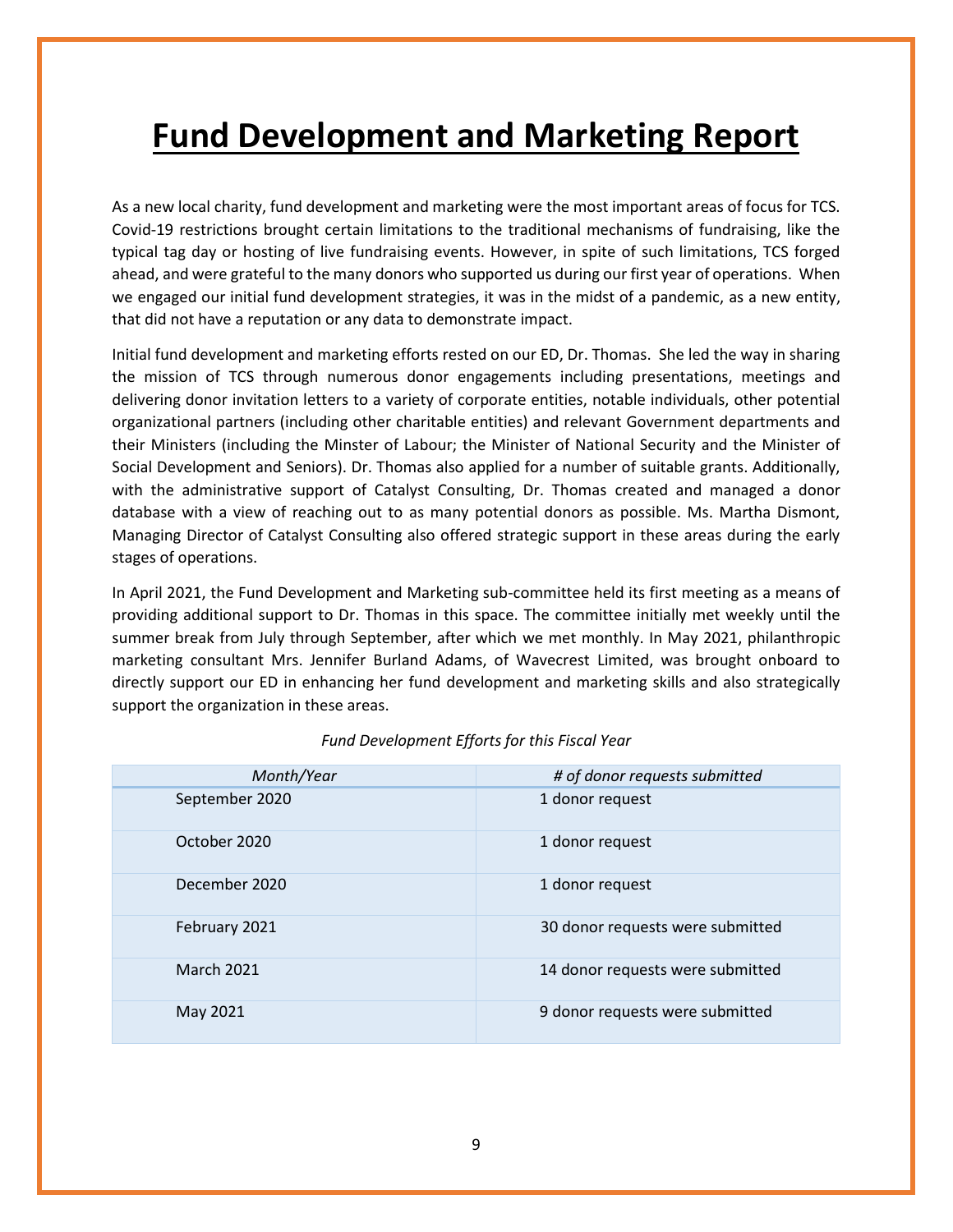# **Governance and Risk Report**

Transitional Community Services received its registered charity status on October 15, 2020. Taking into consideration the need for TCS to be a robust organization, and to strengthen our operations, we made the decision to incorporate as a limited liability entity, in addition to becoming a registered charity. We were fully incorporated on December 17, 2020.

The first order of business for the Governance and Risk sub-committee was to assemble our team which is led by our Board Chair and comprises: our Treasurer, ED and compliance support. Once our committee was assembled we created an action plan that underpinned the governance needs of TCS. We also created a risk management plan that identified and ranked our organizational risks together with a mechanism for oversight and mitigation. Both of these documents were approved at the May 2021 Board meeting. Establishing documents and processes was critically important to ensure our success.

### **Program Outcomes Report**

TCS officially commenced operations with ED, Dr. Thomas in January 2021. On February  $8<sup>th</sup>$ , 2021 TCS welcomed three full-time Leadership Coaches and one Program Resource Manager and formally opened its doors. Between February 8th and February 19th, our ED worked each day providing training to staff. This initial training was supported by Ms. Maya Kennedy, overseas consultant working for Catalyst Consulting Ltd. The purpose of this level of intense training was two-fold: (1) skill development and (2) to build organizational culture.

During our initial stages of program delivery Dr. Thomas with the support of Ms. Kennedy worked to adapt the Self Sufficiency Evaluation (SSE), which is a risk assessment tool. Our Leadership Coaches administer the SSE shortly after a member joins TCS so that we can get a sense of their baseline risks. This assessment tool considers risks across the following domains:

| <i>Income</i>                     | Healthcare                       |  |  |  |
|-----------------------------------|----------------------------------|--|--|--|
| Employment                        | Narcotics/Substance Abuse        |  |  |  |
| <b>Shelter</b>                    | Alcohol Use/Abuse                |  |  |  |
| Food                              | Marijuana Use/Abuse              |  |  |  |
| <b>Activities of Daily Living</b> | <b>Mental Health</b>             |  |  |  |
| Legal                             | <b>Family Network Support</b>    |  |  |  |
| <b>Academics</b>                  | <b>Community Network Support</b> |  |  |  |

Using the SSE has enabled us to gain a sense of the strengths and vulnerabilities of our members so that we can support them with developing their Leadership Development Plans.

During the month of February initial referrals to the Community Bridge Builders program (CBBP) were received. CBBP offers transitional services to at risk young adult black men ages 18-35 (i.e. members)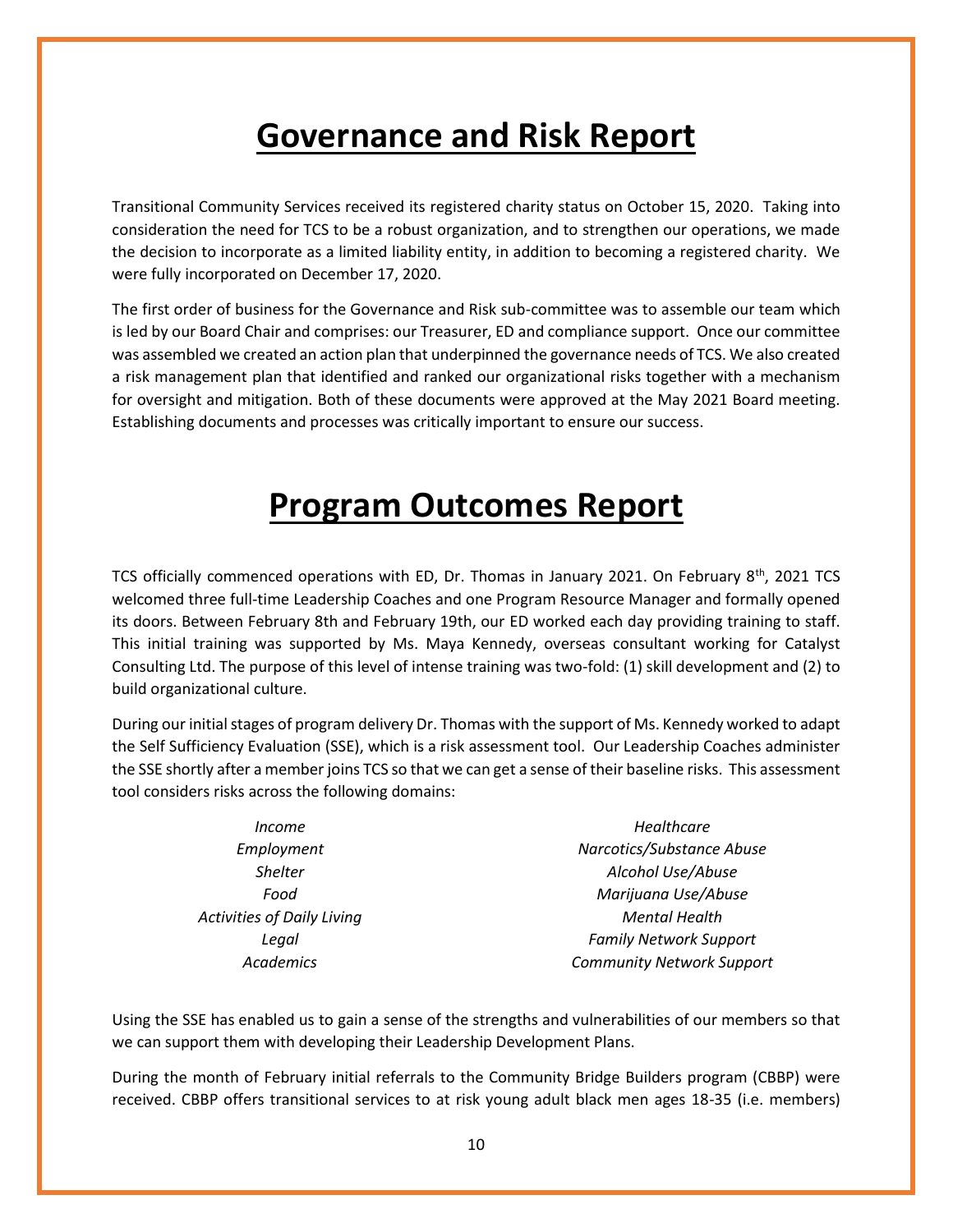through therapeutic case management, counselling, employability building and group work that promotes pro-social engagement skills, self-esteem building and basic education. The goal of these support services is to stabilize members through facilitating such essential needs as housing, food, healthcare and security with the ultimate goal of counteracting the negative impact of the existing gap in the continuum of care.

TCS received a total of 17 referrals from February 2021 to May 2021. TCS also received referrals that were not suitable due to age. To support these men, TCS decided to engage these individuals in short term Triage Services that enabled TCS to connect the men with alternative services in the community. This service continues to be employed, when necessary.

Leadership Coaches maintained in-person, virtual and telephone contact with members on their respective caseloads. Additionally, the Leadership Coaches continue to connect the men to other essential services in our community and develop their individual Leadership Development Plans within the first six weeks of member enrollment.

TCS staff continued to demonstrate great adaptability in light of the challenges that heightened COVID-19 restrictions brought on member engagement between April and May 2021. In particular, TCS established three new organizational level network partnerships in April. These partnerships enabled us to support our members by decreasing their level of food insecurity during the shelter-in-place period. Leadership Coaches also connected members with financial services, because sadly many of our members were employed as casual workers, as opposed to full-time employees, and they did not qualify for the Government's unemployment benefit. The increased Covid-19 restrictions also delayed the group component of services. The Group component allows members the benefit of a safe space to be open, exploring other members' perspectives and finding their own voices. Group meetings are centered on activities that are lively and engaging, while also supporting the men in developing skills in a pro-social environment.

May 31, 2021 marked the end of our fiscal year, as well as our 1st quarter of service delivery. Our statistics from the 1st quarter, related to the needs of the members in our services are as follows:

- 59% of the men in our services have housing instability
- 47% have food insecurity
- 59% are unemployed
- 24% are underemployed

This data reaffirms the need for services offered through TCS.

| <u>UU UULUMILI LEULILULL</u> |                |                |             |                 |                 |             |              |  |  |
|------------------------------|----------------|----------------|-------------|-----------------|-----------------|-------------|--------------|--|--|
| Number of                    | Number of      | Number of      | Number of   | % of men who    | Average         | Average SSE | Number of    |  |  |
| Referrals                    | <b>Members</b> | <b>Members</b> | Member      | have started to | <b>Baseline</b> | after       | Network      |  |  |
|                              | Engaged in     | in Triage      | Engagements | develop         | <b>SSE</b>      | 3 months of | Partnerships |  |  |
|                              | <b>CBBP</b>    |                |             | Leadership      |                 | engagement  | Established  |  |  |
|                              |                |                |             | Development     |                 |             |              |  |  |
|                              |                |                |             | Plans           |                 |             |              |  |  |
| 17                           | 11             |                | 382         | 100%            | 3.16            | 2.75        | 12           |  |  |
|                              |                |                |             |                 |                 |             |              |  |  |

#### *Our Outcomes FY 2021/2022*

*\*These numbers reflect services provided between February 2021 and May 2021.*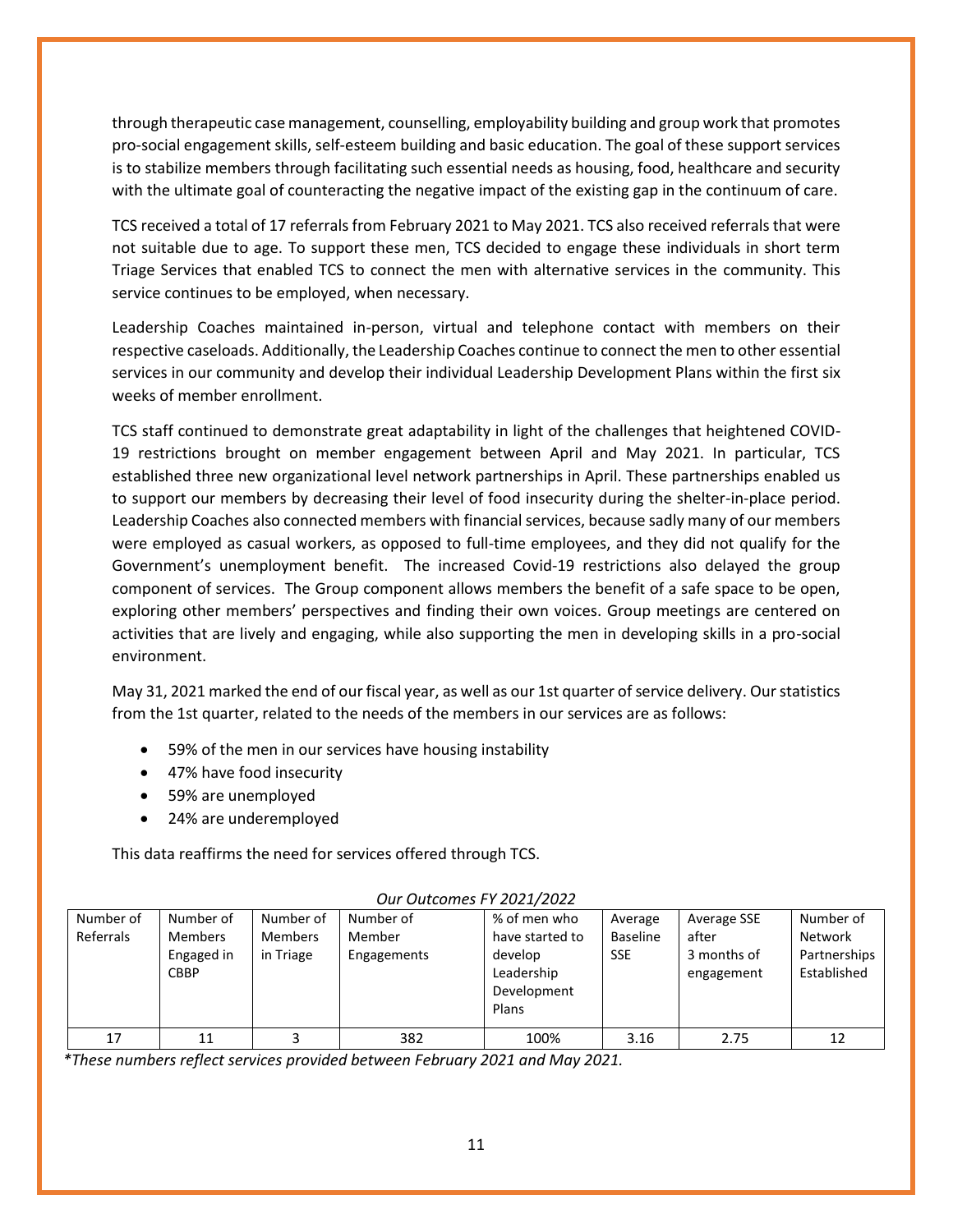## **HIGHLIGHTING OUR TEAM**



*Desmond Crockwell, Leadership Coach Gavin Smith, Leadership Coach* 



*Aruna Dismont, Program Resource Manager Vinu Clay, Operations Administrator*





### **OUR BOARD**

Mrs. Eldrina Anderson, Secretary Mr. Joshua Butler, Member Mr. Mark Halpin, Member Dr. Timothy Jackson, Member Mrs. Wendy King, Chair

Mr. Jarryd Ray, Treasurer Ms. Tammy RichardsonAugustus, Member Dr. Sajni Tolaram, Member Dr. Zina Woolridge, Member Dr. Tiffanne Thomas (Ex-Officio)